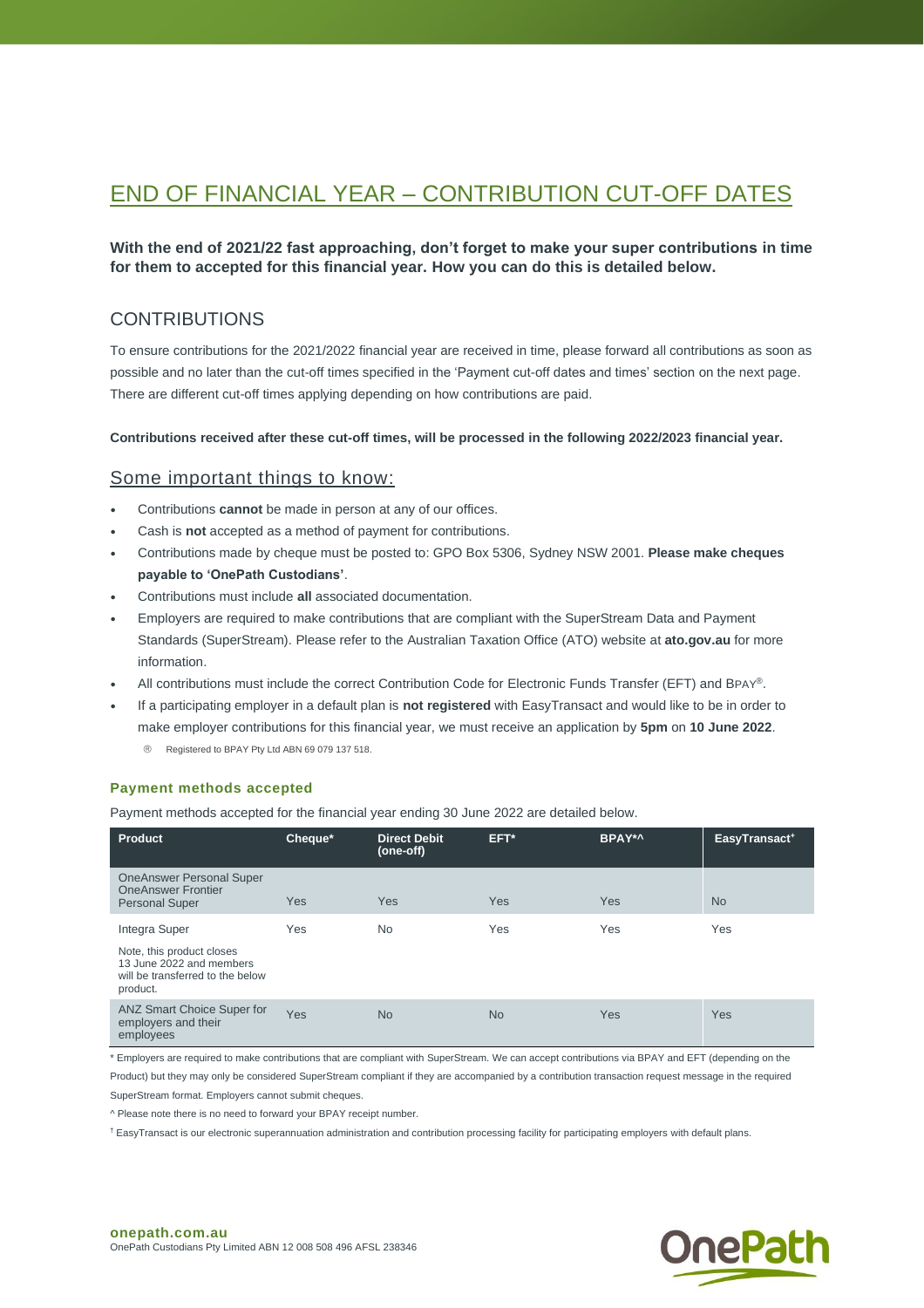## **Payment cut-off dates and times**

#### **All OnePath products (other than Integra Super)**

| <b>Payment Method</b>                           | Cut-off dates and times for 2022                                                                                                                                                                                                                                             |
|-------------------------------------------------|------------------------------------------------------------------------------------------------------------------------------------------------------------------------------------------------------------------------------------------------------------------------------|
| EasyTransact Direct Debit<br>payments           | Must be at 'confirmed' status on EasyTransact by 5pm on Thursday 30 June 2022.                                                                                                                                                                                               |
| EasyTransact Internet banking<br>(EFT) payments | Must be submitted on EasyTransact and received* by 4pm on Monday 27 June 2022.                                                                                                                                                                                               |
| Cheques and associated<br>documentation         | Must be received* by us by 5pm on Thursday 30 June 2022.                                                                                                                                                                                                                     |
| <b>Direct Debit</b>                             | All Direct Debit requests must be submitted no later than 5pm on Monday 27 June 2022.                                                                                                                                                                                        |
| BPAY and Internet banking<br>(EFT) payments     | To ensure BPAY and EFT contributions are received* before the end of the financial year, BPAY<br>and EFT instructions must be submitted no later than 4pm <sup>#</sup> on Monday 27 June 2022. Otherwise,<br>contributions may not be received until the new financial year. |
|                                                 | Some financial institutions may take more than 3 business days to process BPAY transactions.<br>You need to consider this when making last minute contributions.                                                                                                             |

\* Note, cheques and associated documentation must be posted in a timely manner to ensure they are received by us by the cut-off time. **Otherwise, the contributions will be processed in the next financial year.**

# You need to check with your financial institution for their cut-off time.

#### **Integra Super**

For this financial year, the above cut-off dates and times will not apply to Integra Super members who are being transferred on 13 June 2022 to ANZ Smart Choice Super for employers and their employees (ANZ Smart Choice Super), unless they choose to rollover to another super fund.

However, we'll continue to accept contributions (other than by direct debit as this isn't offered as a contribution method with ANZ Smart Choice Super) after **5pm** on **Friday 3 June 2022** but they will be directed to the member's ANZ Smart Choice Super account. We expect processing to ANZ Smart Choice Super accounts to start from Monday 6 June 2022 for the effective date received. If the member has a direct debit arrangement in place with Integra Super for making contributions, this will cease after any last direct debit deduction is paid from their account on 1 June 2022.

#### **New business applications**

For OneAnswer Frontier Personal Super accounts started with contributions (not internal transfers), new business applications with all associated paperwork and requirements must be received by mail before **5pm** on **Tuesday 28 June 2022***.* Mail to: GPO Box 5306 Sydney NSW 2001.

If a Personal Super new business application includes a transfer from another OneAnswer account, we recommend all correctly completed documentation be received by us no later than **5pm** on **Monday 27 June 2022.**

#### **What effective date will contribution(s) be processed?**

The effective date contribution(s) will be processed are disclosed as follows:

- OneAnswer Personal Super, OneAnswer Frontier Personal Super & Integra Super in the Product Disclosure Statement (PDS) or Member Guide (Additional Information), available online at **onepathsuperinvest.com.au** under the 'Forms & Brochures' section.
- ANZ Smart Choice Super products in the Additional Information Guide for the relevant super and pension product, available online at **anz.com/smartchoicesuper** under the 'Downloads – important documents' section.

You can also contact Customer Services for a copy.